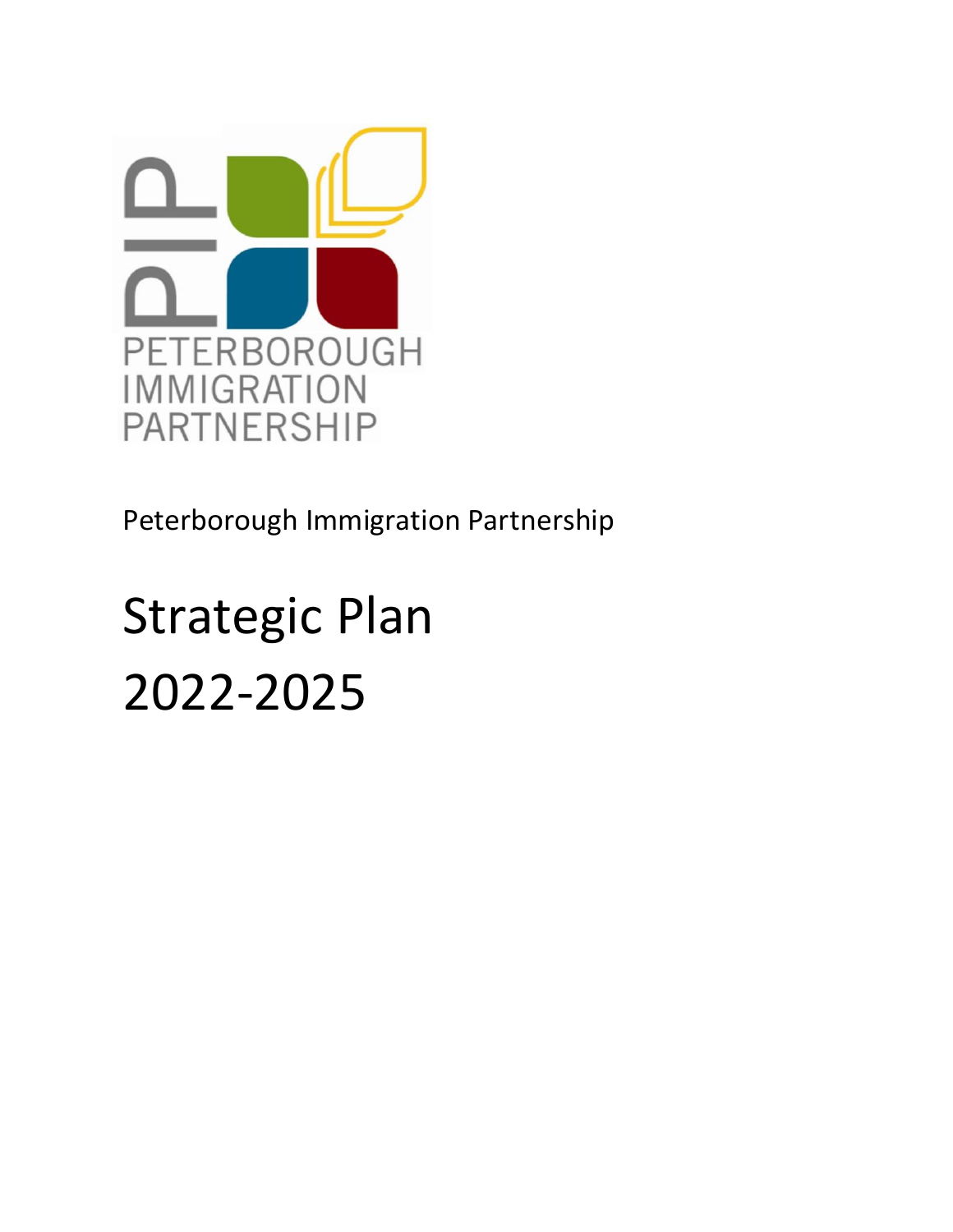# Introduction

The Peterborough Immigration Partnership (PIP), comprised of individuals and organizations in the Peterborough region who endorse our vision and mandate, has worked to build a welcoming community where newcomers experience meaningful economic, social, and cultural inclusion and belonging. Providing leadership by coordinating and convening partners activities, the PIP has made a real difference in our community by working towards a common goal.

With the conclusion of our 2015-2021 Community Immigrant Integration Plan, the time had come to develop a new plan, built on our past successes and that confirms our commitments to do more. Our plan will reinvigorate our partnerships, build community capacity, and address needed systemic change to build a vibrant and sustainable community that includes newcomers.

Driven by our vision and mandate, we have established three strategic priorities to align our resources and guide our decision-making. This work reflects the many voices that informed the planning process, including newcomers, PIP members, community partners, supporters, staff, and sector leaders. For a summary of the engagement process, please see Appendix: Overview of the Planning Process.

Our plan is an aspirational document that provides a roadmap to how we will realize our vision and it centers the success of newcomers in all that we do. Through coordination and collaboration of community partners, using shared measurement to track progress, and strong communications to demonstrate our impact, this plan will help us work better together to achieve greater community impact.

We are excited to embark on this next chapter of our journey.

# Our Vision

An engaged community that works together to foster inclusion and belonging for all.

# Our Mandate/Mission

The Peterborough Immigration Partnership provides leadership in cultivating an inclusive and sustainable community by coordinating and convening community partners to ensure meaningful newcomer integration. In addressing newcomer integration issues, the Peterborough Immigration Partnership is committed to creating a community that reflects our anti-oppressive and anti-racist values.

# Our History

In 2008, to create a cohesive regional response to the emerging needs of newcomers and in response to Citizenship and Immigration Canada's Call for Proposals to initiate 'Local Immigration Partnerships' (LIP), the City of Peterborough and the New Canadians Centre (NCC) joined together with over twenty-five local organizations to establish the Peterborough Immigration Partnership on Immigrant Integration (PPCII).

In 2010, the PPCII launched its first five-year Immigrant Integration Strategy. Over the five-year term of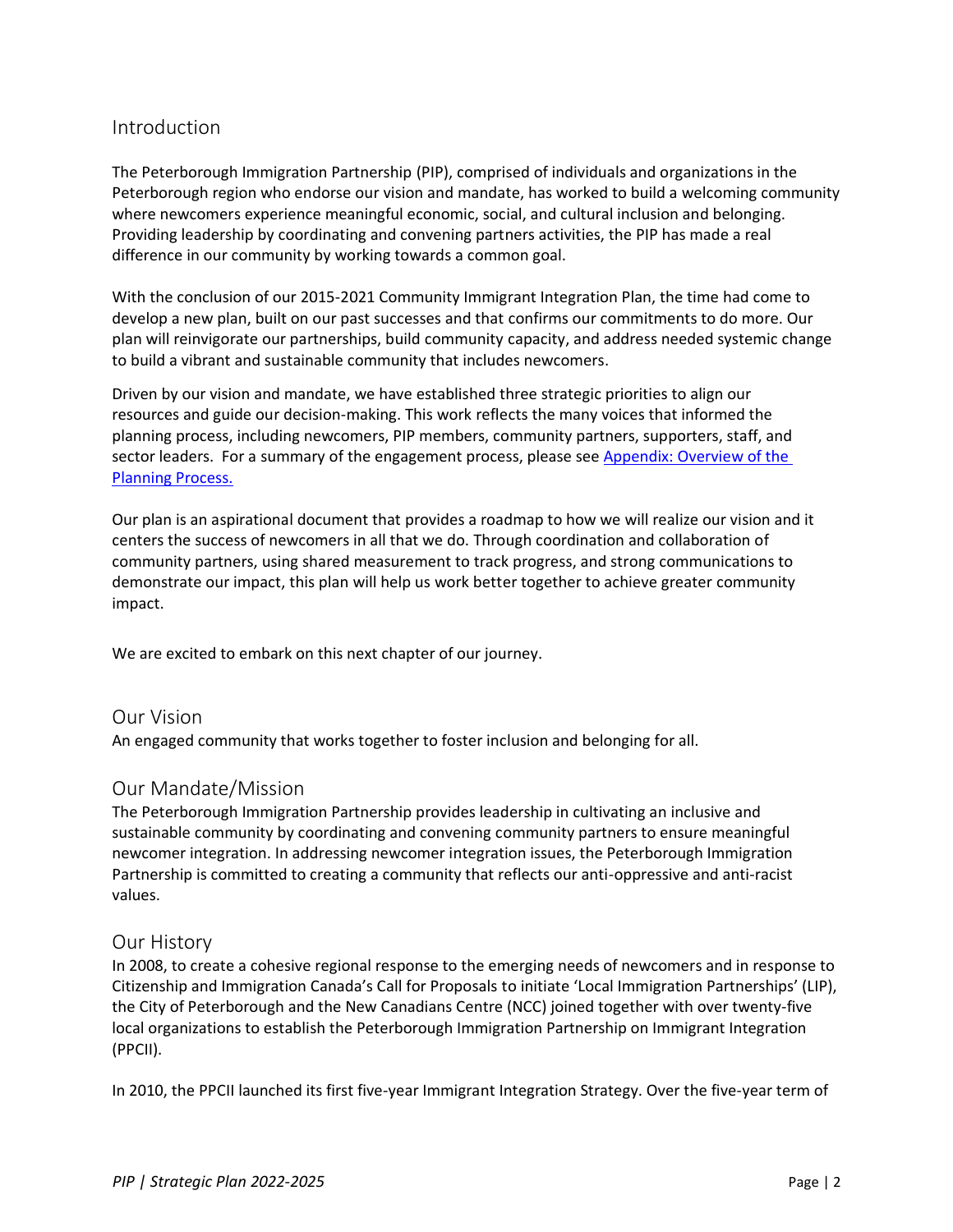this strategy, over 90 projects and activities that supported immigrant integration were implemented by the PPCII and its partners.

In December 2015, after extensive consultation and research, the 2016-2021 Community Immigrant Integration Plan (CIIP) was launched. An outcome of this plan was to rename the PPCII to the Peterborough Immigration Partnership (PIP). The focus of this plan was to enhance newcomers' economic well-being and build an inclusive and engage community through three priorities: Educating for Change; Influencing Change at the Government Level; and Measuring Progress.

# PIP Structure

The Peterborough Immigration Partnership is led by a Coordinating Committee made up of representatives from partner organizations and the community. The Coordinating Committee meets on a bi-monthly basis and is responsible for overall governance and coordination of the PIP. Backbone administrative and staff support is provided by the New Canadians Centre, who is also one of the partner organizations. The PIP holds one annual meeting, open to its partners and the community.

#### **Partners**

The PIP is comprised of individuals and organizations in the Peterborough region who endorse the vision and mandate of the PIP and commit to working towards its goals.

Through cross-sectoral collaboration, partners address issues and opportunities related to newcomer integration by working towards a shared set of goals and activities. To keep efforts aligned, progress is tracked through shared metrics.

#### **Committees and Working Groups**

The PIP consists of one standing committee (the Coordinating Committee) and several ad-hoc working groups.

#### **Plan Term**

The Strategic Plan will be reviewed annually, and a more thorough assessment will be completed after its 3<sup>rd</sup> year. It is important to consider alignment with the NCC Strategic Plan and the term of municipal councils.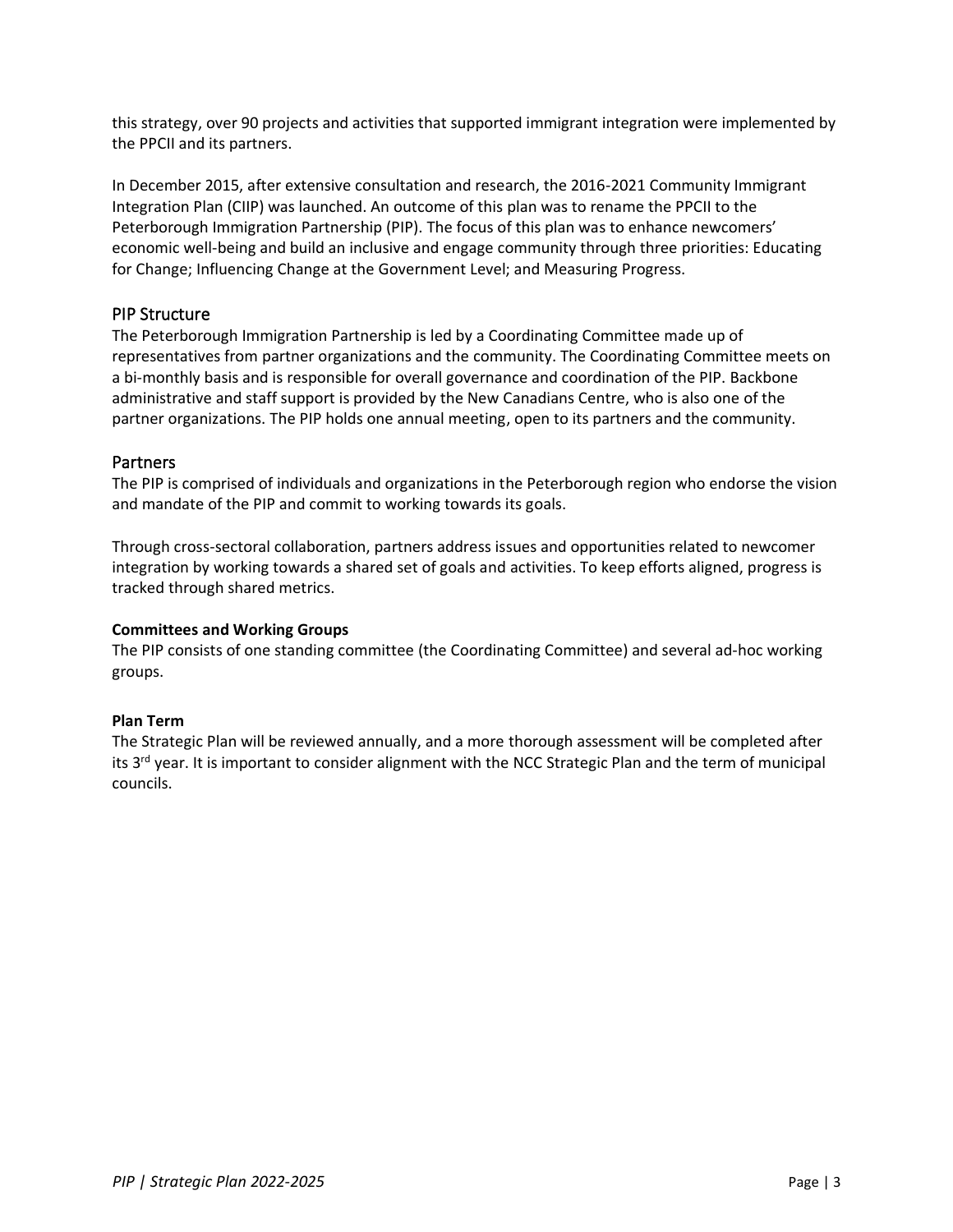# Our Strategic Priorities

We have identified three strategic priorities that will guide our work over the next three years by helping our partners focus their efforts and align resources to achieve our goals. Our priorities are intentionally broad to maximize flexibility in how they are implemented.

Our Strategic Priorities:

- 1. Strengthen Collaboration
- 2. Build Community Awareness and Capacity
- 3. Advocate for Change

# Priority 1: Strengthen Collaboration

Goal: Collaboration is at the core of how we work towards achieving our common goals and activities. By focusing on building a strong partnership structure, with new and engaged partners, we can ensure we are responsive, effective, and able to make a positive impact.

Objectives:

- 1. Reinvigorate relationships with community partners, while refining and aligning the PIP member structure. Redefine the focus of working groups to support this plan.
- 2. Coordinate the collection of data/shared metrics among PIP members to measure progress and impact.
- 3. Celebrate and promote the work of the PIP and its members within the organization and in the broader community.

# Priority 2: Build Community Awareness and Capacity

Goal: To better support newcomers in meaningful ways, we will build broader community awareness that celebrates and acknowledges the important role newcomers play in creating a vibrant community. We will also provide strategies and tools to organizations and businesses so they have the capacity to include and support newcomers.

Objectives:

- 1. Expand public understanding of the role newcomers play in building a vibrant and sustainable community.
- 2. Enhance, promote, and celebrate existing and new initiatives that support newcomers.
- 3. Develop strategies and tools to build organizational and business capacity to better support newcomers.
- 4. Work across sectors to develop strategies and resources that challenge and eliminate racism and discrimination.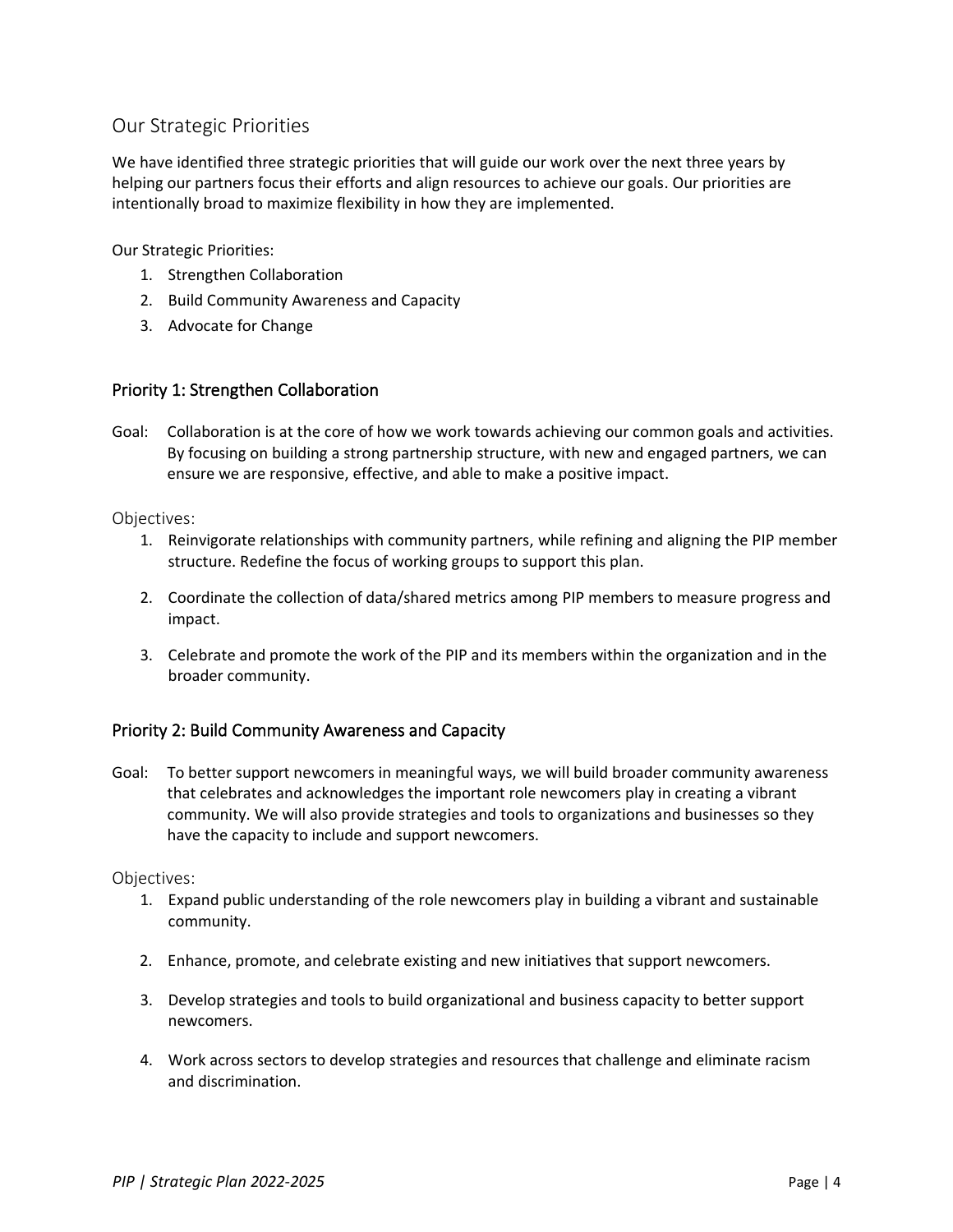5. Enhance connections with the business and employment sector to attract, hire and retain newcomer employees.

# Priority 3: Advocate for Change

Goal: While there is much that can be done on a local and community level to support newcomers, more systemic change is needed. We will use our voice to speak to issues that impact newcomers and seek to influence policies and policy changes that lead to more inclusive and sustainable Communities.

#### Objectives:

- 1. Engage with and educate elected leaders and other decision-makers about the positive contributions of newcomers and the work of PIP members.
- 2. Ensure newcomer priorities are included in municipal, organizational, and network plans (such as the Official Plans, Sustainable Peterborough plan, Community Safety and Well-being Plan, Age Friendly, etc.) and PIP partner plans.
- 3. Conduct and use research to inform policy and advocacy efforts, including championing and sharing best practices.
- 4. Encourage and support businesses and organizations to invite newcomers to participate in advocacy, decision-making, and communication efforts.